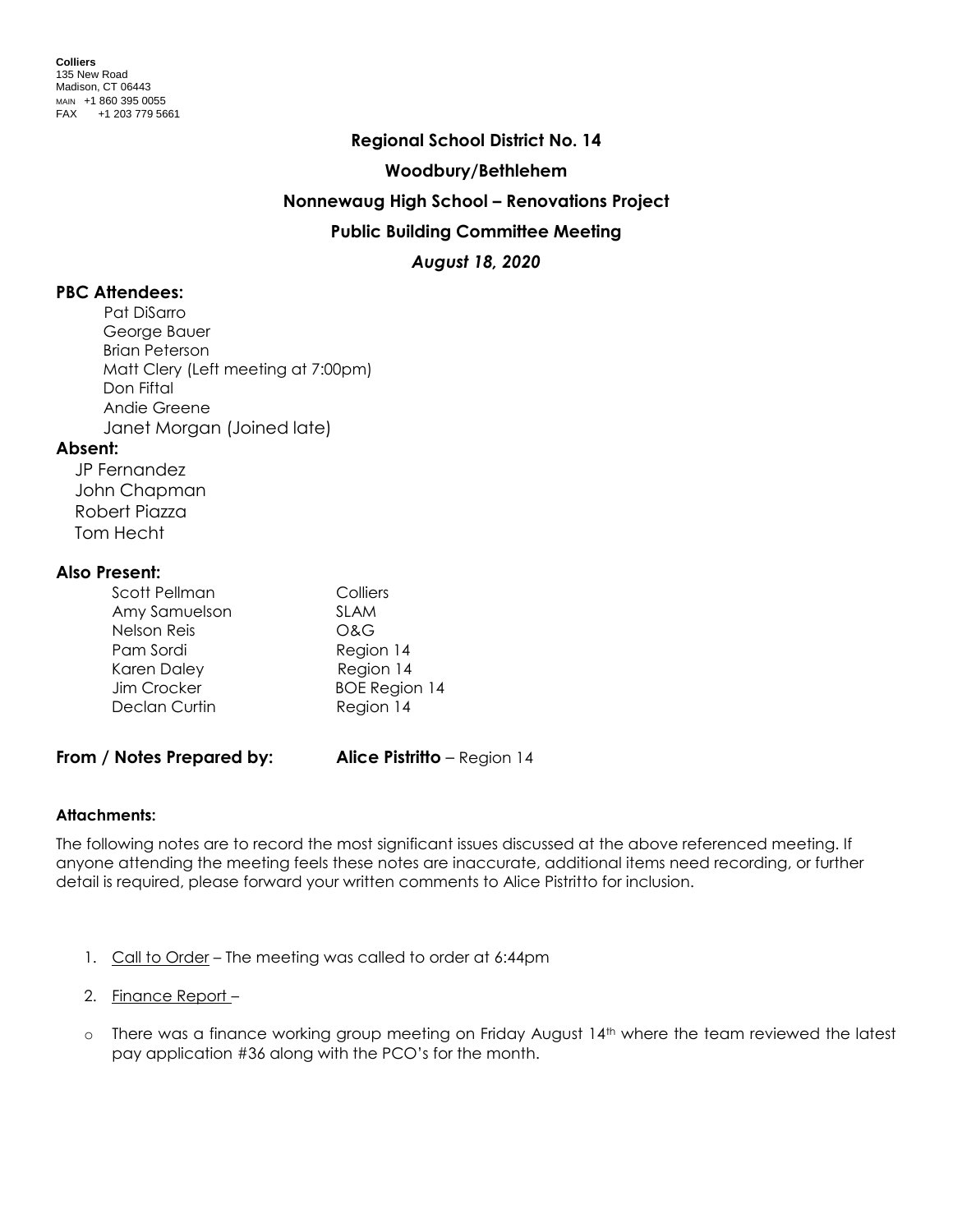o Included in the building committee package for the month were the following PCO's that were approved at the finance working group meeting.

PCO-307 Nurses Suite door vision kits - \$2,735

- o An updated contingency status report was provided for the committee's review. The financial folder included the full contingency status log with all previously approved or rejected change orders along with the contingency log that only includes pending changes and issues. The project has expended \$3,517,734 in Construction and Owner's contingency and there are pending issues or Owner improvements that total an additional \$490,414.
- o The current available contingency for the High School and BOE facility is approximately \$203,343 assuming all the pending issues or betterments are accepted.
	- 3. OPM Report Scott Pellman reported on the following:
		- **a.** Project Update
			- Project meetings continue to take place online, there was an Owner Architect Contractor meeting last Thursday August 13th, Colliers continues to monitor the project in the field on a weekly basis. I toured the facility today with Pam, Declan, the head custodian Brian and Roger from O&G to review areas where ongoing construction and punch list work are affecting the final cleaning of the school. O&G will be focusing on Punch list work this week and bringing in additional cleaning crews in next week to make sure the school is clean. There will be a punch list walk through of the project by the design and construction team including administrators and Owners representatives next Wednesday starting at 8:00am to confirm project completion excluding current owner changes. George requested an updated punch list sorted by area just prior to the walk through. Punch list were provided to Administration yesterday. Pat D asked that Admins be included more frequently to ensure the work in complete. Nelson added that there is a deadline of this Friday Heavy trades will not be allowed in the building after then
			- The movers were on site last Monday and Tuesday returning central office files and IT equipment to the renovated basement area. Once the new carpet is installed in the basement IT offices the IT staff will be moved back into their permanent location.
			- It was determined that the requested Nonnewaug logo on the tennis court wind screen will be impacted by the chain link fence and fence posts. It is recommended that a logo no greater than 8'-0" wide that matches the gym floor and artificial turf field logos be purchased and installed on the outside of the fence. The previous approval was NTE \$3,000
			- The district sent through an invoice from Paul Zulpa that was included in your monthly packet. The invoice included the fabrication and installation of 8 display boards located on the gymnasium corridor that were fabricated and installed for team championship plaques. The total cost is \$2,000 and the district is requesting that the cost be applied to the building project.
			- With the ongoing schedule and additional soil disturbance for the field lighting and bleacher installations the project has almost exhausted the allowance for storm water management. Colliers is pushing O&G and the site contractor to compete all soil establishment and corrective work so Soil and Erosion control measures can be removed. An additional proposal from Anchor Engineering was included in your invoice packet. The total projected additional cost is \$6,702 and would be billed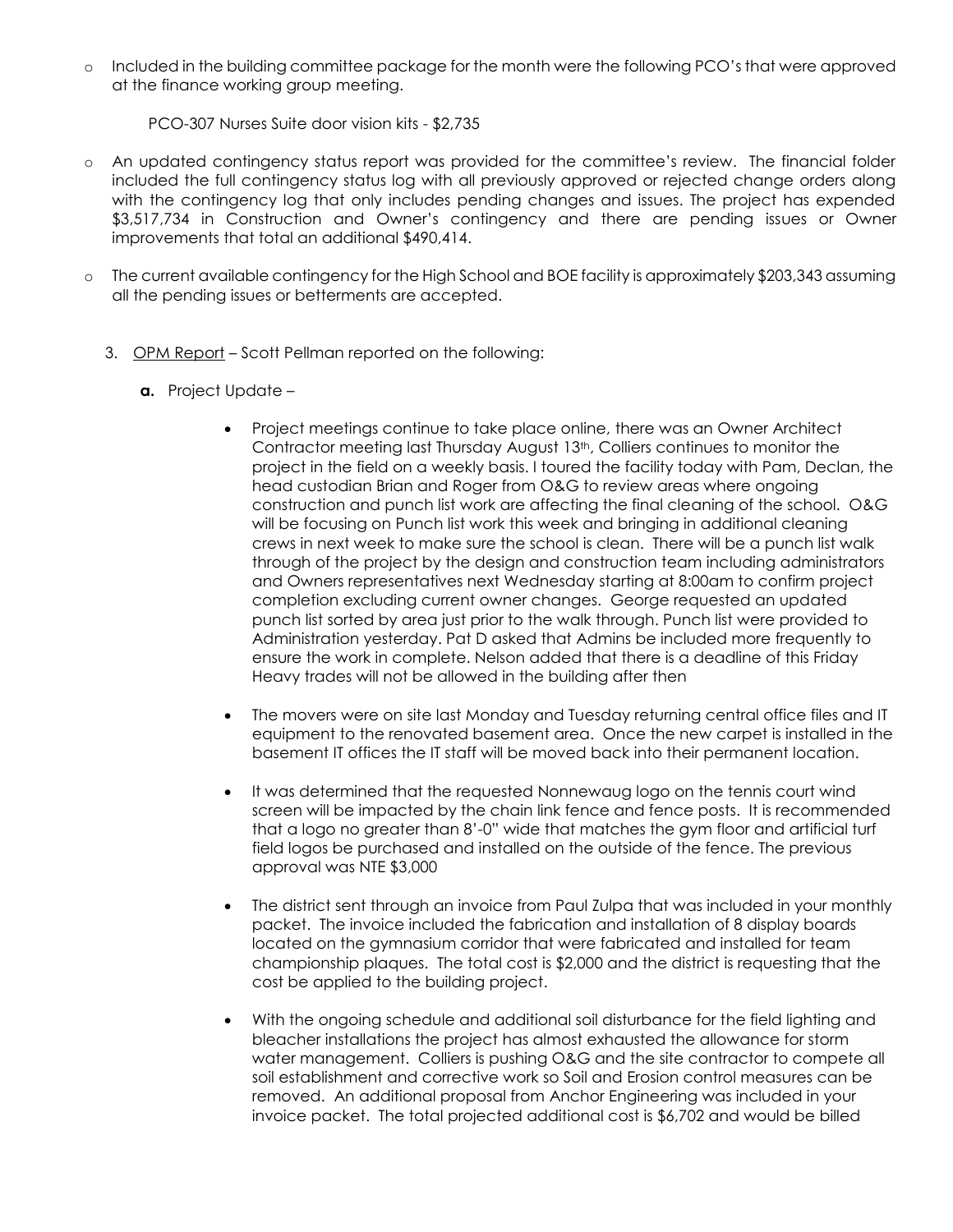based on the unit costs within the original agreement. This agreement requires committee action.

- The existing sills to remain in the 1999 addition are in very poor condition. It has been requested that the committee review and recommend replacement of the existing sills.
- **b.** PCO reviews The following PCO's were presented to the committee.
	- **PCO-305**  Auditorium Stairs \$25,731
		- o Cost to install an additional stair adjacent to the ramp to access the stage. Includes a number of different trades. Pam Sordi commented on the cost and understands that this is a high cost. Mike Molzon has another option.

**PCO-306** – Video production wall, HVAC and electrical modifications – \$27,754

o Cost to double doors and glass store front system to enclose the video studio along with mechanical and electrical modifications for owner supplied lighting. AV studio is open to the classroom- impedes ability to record during teaching time as well as hallway noise. Pam noted this will have an impact on student's experience. Electrical is included and ventilation is sufficient for the students. George noted that this will allow for equipment to be locked up for security reasons.

**PCO-296R** – DOA leak detection revised – \$31,004

o Revised cost to install leak detection at the roof top mechanical units. The previously accepted PCO 296 shall be rejected due to scope and cost modifications. Discrepancy in paperwork and there was a cost revision in cost from approximately \$26,000.

**PCO-301** – Landscaping and sidewalk ADA curb cuts – \$31,914

o Cost to add additional ADA curb cuts not included in the original design along with stone curbing to eliminate erosion and stone at SE of gym. Some of the previous purchased materials were used. Stone mulch will be installed to assist with maintenance of the property. Rip rap was needed because of rain water wash off where shrubbery was not doing well.

**PCO-302** – Gas and Water meters – \$11,226 – (CM Contingency)

o Cost to install gas and water meters. These were not clearly seen on the plans. Applied to the contingency. This will impact the commissioning process. Talks with the design team allowed for a cost-effective solution. Approved by the design team

**PCO-303** – Chiller thermometers – \$9,772

- o Cost to remove and replace chiller thermometers. Range was not correct and did not allow proper evaluation of the temperatures. All must be replaced.
- **PCO-304**  A-Phone for Central Office \$5,282
	- o Cost to add an A-Phone in the central office because the specified phone was installed in the Main office. Training session will be coordinated /provided for staff .

 **PCO- 308 – \$23,652**. CM contingency draw

o general trades for May, June, July. George asked if CoVid eligibility items will be reimbursed by the State.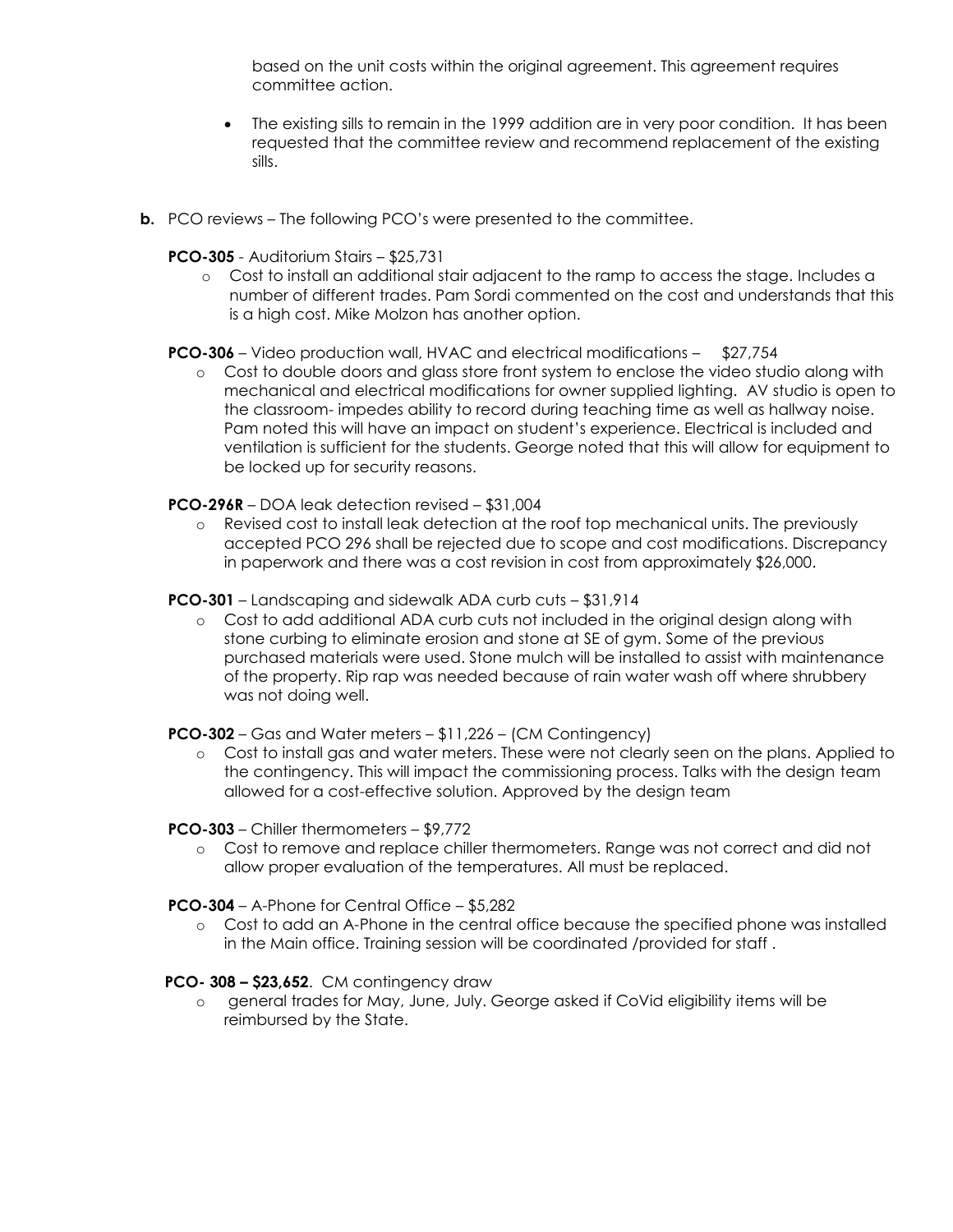### **Motions: Motions for critical PCOs were moved to earlier in the meeting to ensure a quorum**

**Existing Windowsills-** The existing sills to remain in the 1999 addition are in very poor condition. It has been requested that the committee review and recommend replacement of the existing sills.

> **George Bauer made a motion that the public building committee direct the design and construction team to issue a proposal request for pricing to replace the existing windowsills that were not identified for replacement but are in poor condition. Amy recommended to replace the entire sill. Seconded Pat DiSarro- All in favor- unanimous- motion passes**

**PCO-296R-** DOA leak detection revised – \$31,004

o Revised cost to install leak detection at the roof top mechanical units. The previously accepted PCO 296 shall be rejected due to scope and cost modifications. Discrepancy in paperwork and there was a cost revision in cost from approximately \$26,000.

**George Bauer made a motion that the public building rescind the approval of PCO-296 previously approved at the building committee meeting on 7-21-2020 and replace it with PCO – 296R dated 8/13/2020 to install leak detection below the roof top mechanical units in the amount of \$31,004 pending review and approval by the design team. Seconded Pat DiSarro- All in favor- unanimous- motion passes**

**PCO-301** Landscaping and sidewalk ADA curb cuts – \$31,914

o Cost to add additional ADA curb cuts not included in the original design along with stone curbing to eliminate erosion and stone at SE of gym. Some of the previous purchased materials were used. Stone mulch will be installed to assist with maintenance of the property. Rip rap was needed because of rain water wash off where shrubbery was not doing well.

**George Bauer made a motion that the public building committee approval of PCO - 301 dated 8/6/2020 to install ADA curb cuts, sidewalk curbs and paving in the amount of \$31,914 pending review and approval by the design team. Seconded Janet Morgan-All in favor- unanimous- motion passes**

**PCO-302** Gas and Water meters – \$11,226 – (CM Contingency)

o Cost to install gas and water meters. These were not clearly seen on the plans. Applied to the contingency. This will impact the commissioning process. Talks with the design team allowed for a cost-effective solution. Approved by the design team

**George Bauer made a motion that the public building committee approve PCO – 302 dated 8/6/2020 to install gas and water meters not shown on the contract documents in the amount of \$11,226 as a zero-cost change order to be applied to the GMP contingency. Seconded Pat DiSarro- All in favor- unanimous- motion passes**

### **PCO-305- Motion not brought to vote**

Motion that the public building committee reject PCO - 305 dated 8/13/2020 to install an additional stage access stair in the amount of \$25,731 pending review and approval by the design team.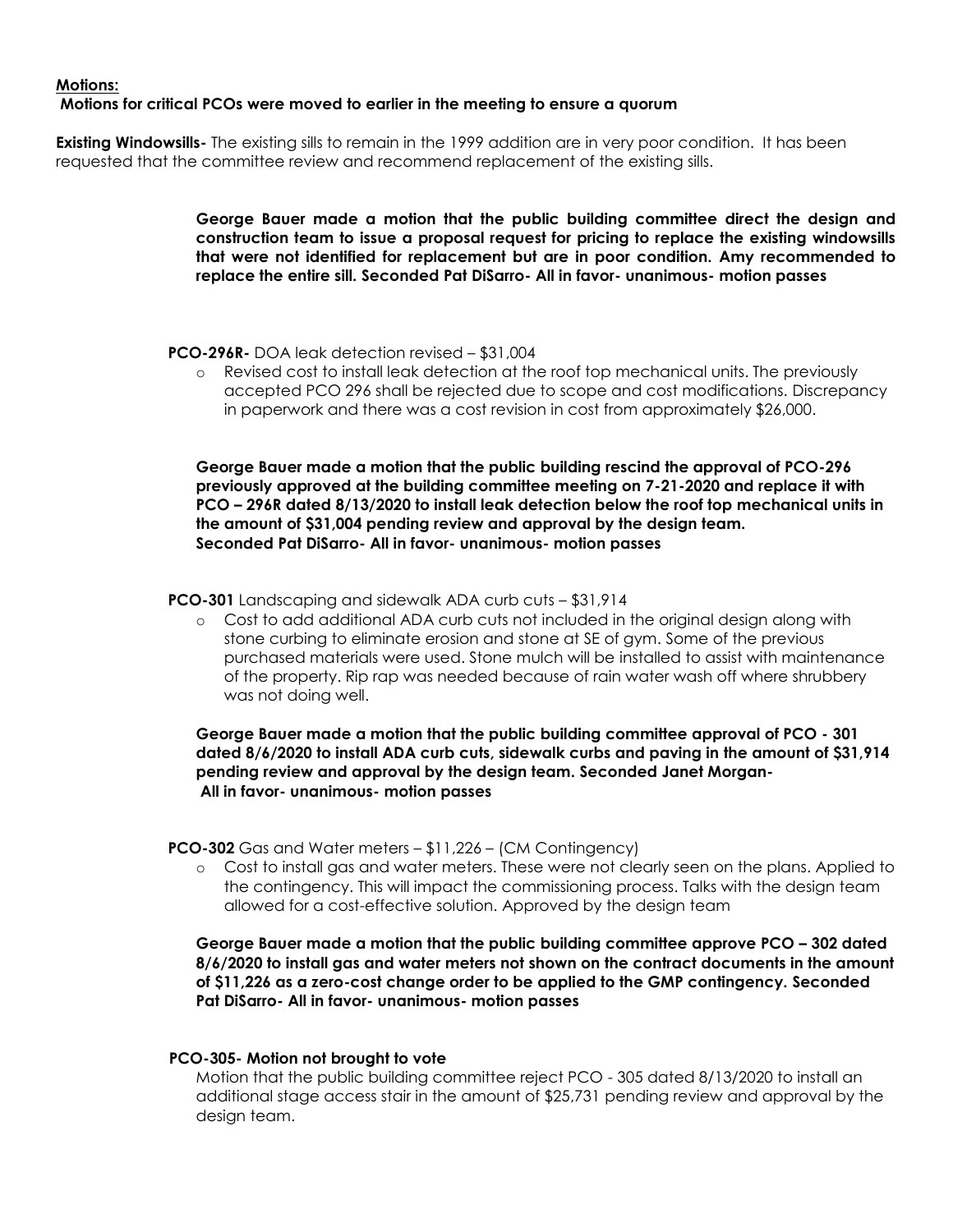**PCO-306-** Video production wall, HVAC and electrical modifications – \$27,754

o Cost to double doors and glass store front system to enclose the video studio along with mechanical and electrical modifications for owner supplied lighting. AV studio is open to the classroom- impedes ability to record during teaching time as well as hallway noise. Pam noted this will have an impact on student's experience. Electrical is included and ventilation is sufficient for the students. George noted that this will allow for equipment to be locked up for security reasons.

**George Bauer made a motion that the public building committee approve PCO – 306 dated 8/13/2020 to provide and install new storefront doors and wall system along with MEP revisions at the AV studio in the amount of \$27,754 pending review and approval by the design team. Seconded Pat DiSarro- All in favor- unanimous- motion passes**

 **Application for Payment #36**

o **George Bauer made a motion that the public building committee approve the O&G Pay Application No 36 for the period from July 1 to July 31, 2020 in the amount of \$778,687.87 Seconded Pat DiSarro- All in favor- unanimous- motion passes**

### **Architect update** – Amy S

- o Working along side colliers and O&G to get through the punch lists
- o Future work will be hourly to include final close out and athletic fields
- o Design side is minimal, custom wall covering with Pam and Genna continues to be worked on.
- o Provide information on the tennis screen with Logo

# **Project Update:** Nelson R

### **For the month of July:**

- o Site work 97%- Lights installed, Bleachers are beginning to be installed
- o Rest room building moving along with wiring
- o CM Contingency approximately \$ 311,000
- o GMP allowances additional costs
- o Change order work updated/completed list by each item.
- o Allowances ran out for general conditions, but money remains in GMP allowances.
- o Tennis courts complete except windscreen & logo
- o Musco lighting in process of being commissioned
- o Bleachers on schedule
- o Handicapped paved ready for use
- o Locker rooms repaired. Wood floor repaired working with Dalene to ensure the floor will be ok
- o Media center/Server room just about complete
- o Stair Scaffolding will be taken down this week
- o CO space has been turned over. Move in began
- o Field restroom building continues
- o Team will go into September
- o Commissioning schedule will continue into the fall. Nelson will coordinate that to happen with second shift- George concerned with climate in classrooms for staff and students.

Pat DiSarro asked about the public using the tennis courts. Remove the locks and add signage Janet Morgan was testing fire alarms today

### **Other Business:**

### **Motions Continued:**